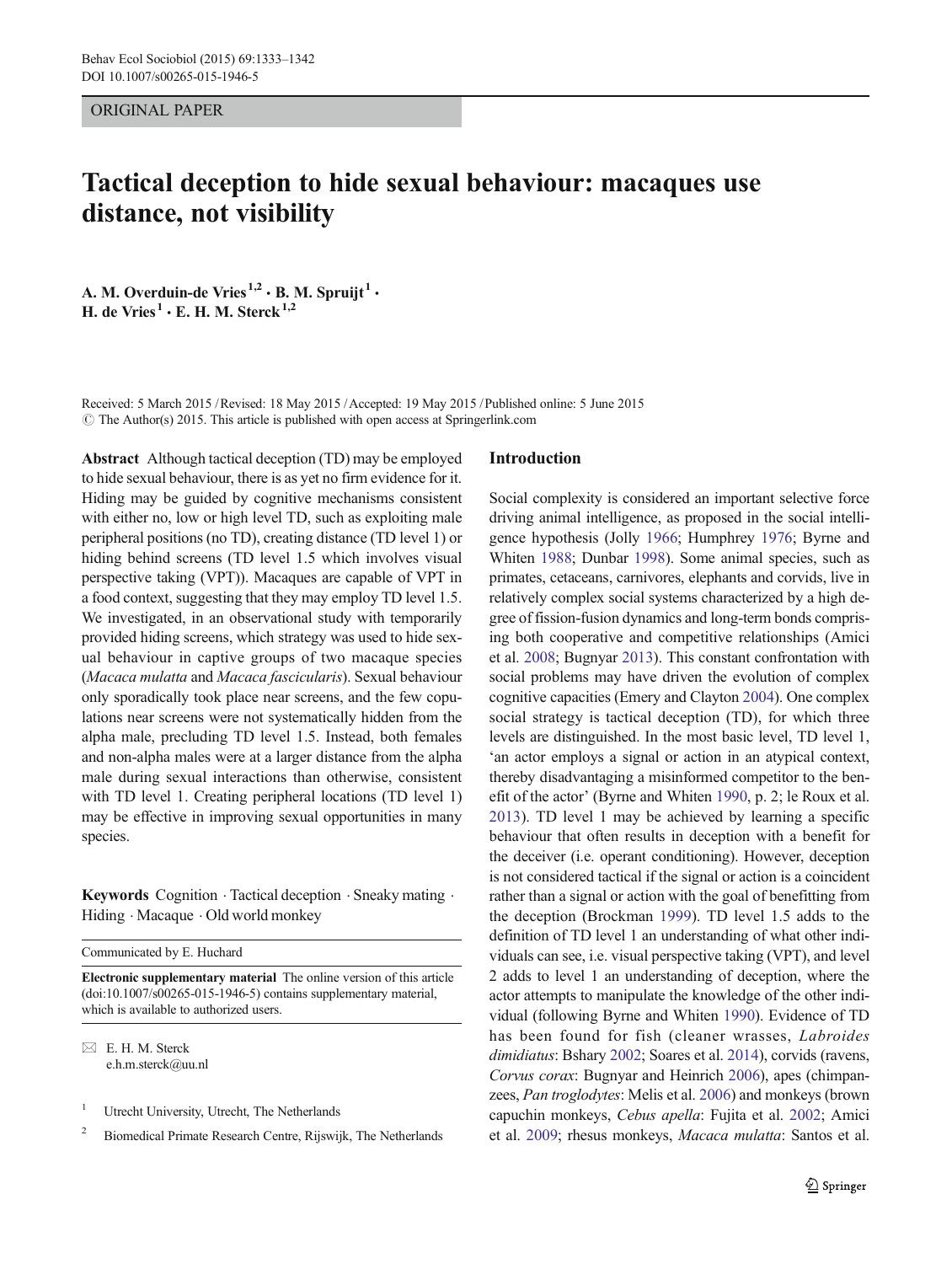[2006;](#page-9-0) brown lemurs, Eulemur fulvus: Genty et al. [2008;](#page-8-0) longtailed macaques, Macaca fascicularis and spider monkeys, Ateles geoffroyi: Amici et al. [2009\)](#page-8-0).

TD in corvids (Bugnyar and Heinrich [2006](#page-8-0)) and apes is found up to level 2 (Hare et al. [2006](#page-8-0)). In contrast, for most of the fish (Bshary [2002](#page-8-0)) and monkeys (Fujita et al. [2002;](#page-8-0) Santos et al. [2006;](#page-9-0) Genty et al. [2008](#page-8-0); Amici et al. [2009\)](#page-8-0), tactical behaviour is based on operant conditioning, or monkey tactical behaviour was only observed in the case of one individual and the evidence is not convincing (Fujita et al. [2002](#page-8-0)). Therefore, evidence for TD in fish and monkeys is most congruent with TD level 1 and not based on an understanding of the visual perspective of another individual (TD level 1.5) nor of the deceptive situation (TD level 2).

One of the contexts in which TD may be used by primates is sneaky mating (Byrne and Whiten [1990](#page-8-0)). In many primate groups, high-ranking males typically have priority of access to fertile females (Altmann [1962](#page-8-0); Cowlishaw and Dunbar [1991\)](#page-8-0), yet in other groups no such priority of access is found (McMillan [1989;](#page-9-0) de Ruiter et al. [1992](#page-8-0); Alfaro [2005](#page-8-0); Dubuc et al. [2011](#page-8-0); Massen et al. [2012](#page-9-0)). For rhesus macaques, both positive (Altmann [1962](#page-8-0); Cowlishaw and Dunbar [1991](#page-8-0)) and negative results (Dubuc et al. [2011](#page-8-0); McMillan [1989;](#page-9-0) Massen et al. [2012\)](#page-9-0) exist, depending on the group studied. For longtailed macaques, there is only one study with negative results (de Ruiter et al. [1992](#page-8-0)). Non-alpha males and females can copulate sneakily to counter the monopolization of females by dominant males (hamadryas baboon, Papio hamadryas: Kummer [1968;](#page-9-0) long-tailed macaques: Gygax [1995](#page-8-0); Kummer et al. [1996](#page-9-0); Overduin - de Vries et al. [2013;](#page-9-0) geladas, Theropithecus gelada: le Roux et al. [2013](#page-9-0); rhesus macaques: Overduin - de Vries et al. [2012\)](#page-9-0). Female and non-alpha male macaques copulate more often if specific individuals, in particular higher-ranking males, are out of sight (rhesus macaques: Ruiz de Elvira and Herndon [1986;](#page-9-0) Overduin - de Vries et al. [2012;](#page-9-0) long-tailed macaques: Gygax [1995](#page-8-0); Overduin - de Vries et al. [2013\)](#page-9-0). An important question that remains unanswered by these studies is at what cognitive level hiding is achieved and what level of TD is employed.

Hiding sexual behaviour may result from six different behavioural strategies, which range from basic (no TD) to complex (with TD) (Gygax [1995\)](#page-8-0), as described in the following.

No tactical deception

1. Exploiting peripheral locations. Sexual behaviour takes place at locations distant from high-ranking males. Peripheral positioning of non-alpha males results from non-sexual behaviour, such as fleeing or avoidance behaviour (Hemelrijk [1998,](#page-8-0) [2000;](#page-8-0) Evers et al. [2011](#page-8-0), [2012\)](#page-8-0). It is the females who are willing to copulate that approach these peripheral non-alpha males (rhesus macaques: Kaufmann [1965](#page-9-0); Drickamer

[1974](#page-8-0); Berard et al. [1994;](#page-8-0) Dubuc et al. [2011;](#page-8-0) Japanese macaques, Macaca fuscata; Inoue and Takenaka [2008](#page-9-0)). This strategy does not involve TD, because the goal of the peripheral positioning is not to gain the benefits from hiding sexual behaviour.

Tactical deception level 1.0

- 2. Creating peripheral locations. In this case, both individuals willing to copulate actively increase their distance from specific bystanders, e.g. alpha males. Copulations farther away from specific bystanders are less likely to be disturbed (le Roux et al. [2013\)](#page-9-0); moreover, individuals inhibit their sexual behaviour in the proximity of certain bystanders, resulting in an audience effect (Overduin - de Vries et al. [2012](#page-9-0), [2013\)](#page-9-0).
- 3. Sexual behaviour near opaque objects. Sexual behaviour is performed close to opaque objects, e.g. screens, irrespective of whether the bystander is on the same side of the object or not. This strategy may result from having experienced less aggression from occasional copulations near opaque objects.
- 4. Sexual behaviour behind opaque objects. Both individuals position themselves on one side of an opaque object, while the audience is on the opposite side. This strategy may result from the rule 'avoid seeing the audience while involved in sexual behaviour'.

Strategies 2–4 may be learned by operant conditioning. Although these strategies do not necessarily involve true hiding, they make sexual behaviour less conspicuous and therefore may lead to deception of the alpha male (Byrne and Whiten [1990](#page-8-0); le Roux et al. [2013\)](#page-9-0). Deception achieved using one of these strategies can be considered TD level 1.0 if an individual repeatedly uses the strategy and if the tactical behaviour is specifically linked to obtaining benefits from concealed copulation.

Tactical deception level 1.5

5. True intentional hiding. Both individuals hide themselves, including distal body parts, while occasionally monitoring the audience through peek-holes. This strategy involves TD level 1.5, since an individual has to discriminate its own visual perspective from the perspective of the audience.

Tactical deception level 2.0

6. Intentional deception. Before completely hiding themselves, as in the fifth strategy, the individuals make use of indirect approaches to opaque objects (i.e. using detours), concealing their intention to hide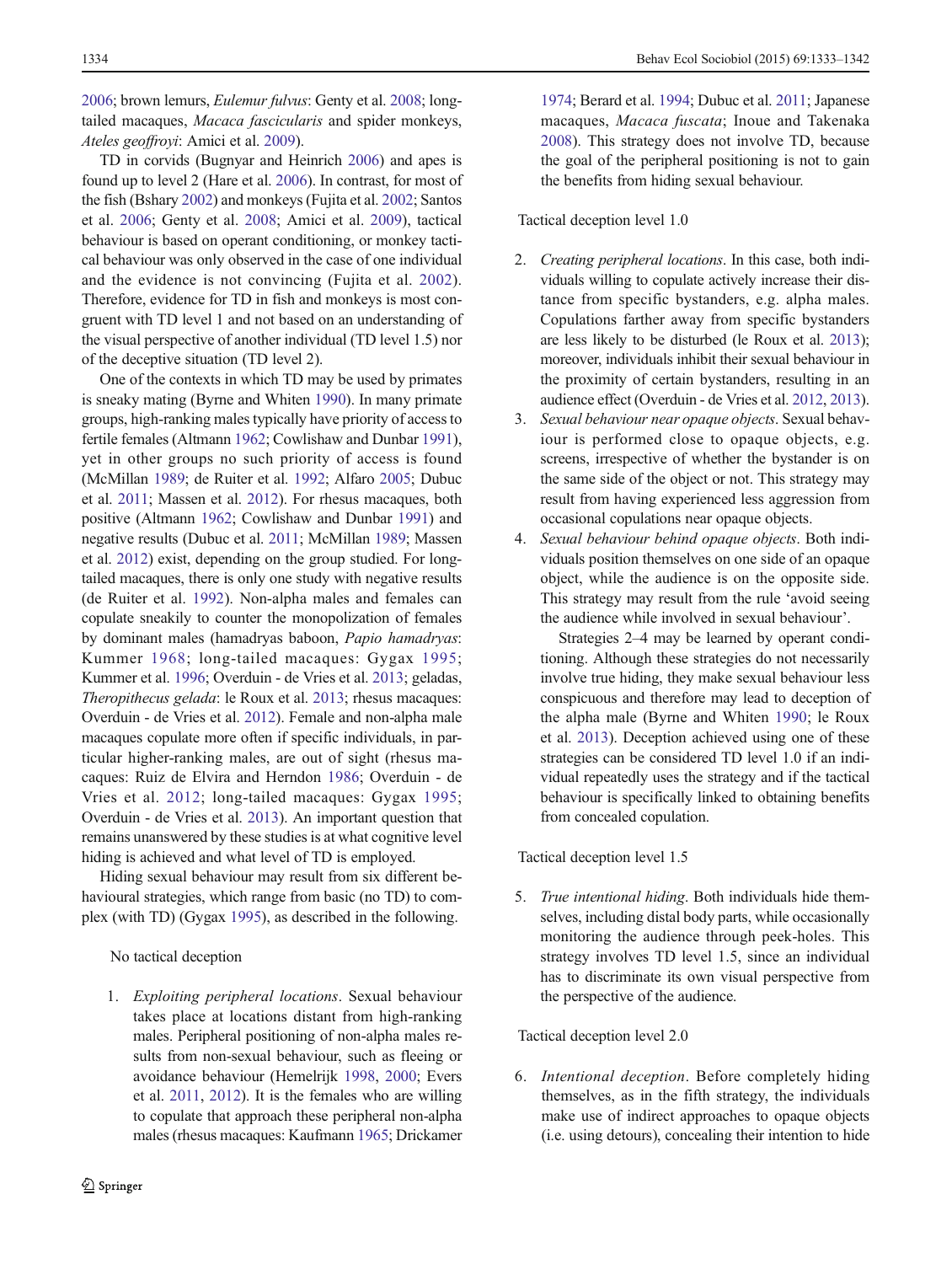(cf. chimpanzees: Hare et al. [2006\)](#page-8-0); they only do this, however, when the audience is watching their movements.

All six strategies may effectively hide sexual behaviour, even if in the first three strategies the individuals may not be (completely) hidden from bystanders. The fourth strategy will be more effective, but requires learning a slightly more complex rule than the first three strategies. However, the most effective strategies are the fifth and sixth ones, but these require respectively VPT (TD level 1.5) and theory of mind (TD level 2), which are even more cognitively demanding.

There is some evidence that long-tailed macaques possess VPT, a requirement for TD level 1.5 (Goossens et al. [2012](#page-8-0); Overduin - de Vries et al. [2014\)](#page-9-0). However, there is little evidence that these macaques use VPT in hiding behaviour. Inconclusive evidence comes from an experiment with opaque screens: the long-tailed macaques at first tended to hide their sexual behaviour behind the screens, but then stopped doing so, probably because they realised that the wire mesh present prevented the alpha male from disrupting their copulations (unpublished experiment mentioned in Kummer et al. [1996\)](#page-9-0). In another study, where the alpha male was present in the group, low- and middle-ranking long-tailed macaque males preferred to copulate near opaque structures (Gygax [1995](#page-8-0)). However, low-ranking males also preferred being in the vicinity of opaque structures during non-sexual events. Moreover, it is not clear what property of the screens elicited this preference: restricted visibility, restricted accessibility, elevated locations or peripheral locations.

To evaluate which behavioural strategies macaques use to hide sexual behaviour, we studied two different species of macaques: rhesus and long-tailed macaques. The more despotic rhesus alpha males may be stricter in behaving aggressively towards copulating non-alpha males than the longtailed alpha males (Thierry [2007\)](#page-9-0). This may predict that rhesus macaques are more likely to hide copulations than long-tailed macaques. Yet, rhesus macaques are multiple mounters, whereas long-tailed macaques often display single-mount copulations (Shively et al. [1982\)](#page-9-0). Since singlemount copulations are shorter than multiple-mount copulations, this may predict that long-tailed macaques will more readily use opaque objects to hide copulations than rhesus macaques. In any event, in both species non-alpha males and females have incentives to hide sexual behaviour.

The spatial location and inter-individual distances between the monkeys were recorded during sexual and non-sexual events. We predicted that if creating peripheral locations (TD level 1) is used as a strategy, the inter-individual distances during sexual events would be larger than during non-sexual events, whereas if exploiting peripheral locations (no TD) is used, there would be no such difference. The groups were provided with several screens, which varied in terms of the size of the surface that was opaque, accessibility and the presence or not of peek-holes; these variations allowed for a discrimination between strategies 3, 4, 5 and 6. We predicted that if sexual behaviour near opaque objects (TD level 1) is used, monkeys would copulate more often within 2 m of a screen than would be expected, based on the available space near or away from screens. If sexual behaviour behind opaque objects (TD level 1) is used, we would further expect the monkeys to copulate more often behind than in front of an opaque object, looked at from the perspective of the alpha male. For strategies 5 and 6, no specific predictions were tested, but we would at least expect that if one of these strategies is used, monkeys would copulate more often behind than in front of an opaque object, looked at from the perspective of the alpha male. If we were to find this, this would warrant a follow-up study to discriminate between strategies 4, 5 and 6.

# Methods

## Subjects

Two groups of rhesus macaques (group 1, 'Lewinsky', and group 2,'Bram') and two groups of long-tailed macaques (group 3, 'Lixa', and group 4, 'Tofa') were studied. Groups 1 to 4 included 10, 10, 15 and 16 adult females, respectively, and 7, 4, 7 and 5 adult males. Only sexually mature monkeys, i.e. females older than 3.5 years and males older than 3 years, were included in the analysis. All males were intact, and the age of the non-alpha male subjects ranged between 3 and 26 years  $(N=19, \text{mean}=7.7, \text{SD}=5.7)$  comprising the prime time of macaque males between their 6th and 11th years (Bercovitch et al. [2003](#page-8-0)). All individuals had several potential non-kin (i.e. from another matriline) sexual partners in the group. Each subject contributed to the dataset as a potential part of a sexual dyad and as a possible bystander individual. Within each group, the hierarchy was determined based on submissive behaviours using Matman 1.1 (de Vries et al. [1993](#page-8-0)). In all four groups, the dominance hierarchy was significantly linear [groups 1 to 4, respectively: h'=0.53, 0.50, 0.55, 0.82, p=0.0006, 0.0001, 0.0004, 0.0001 (de Vries [1995\)](#page-8-0)]. Rhesus macaques are seasonal breeders, and their mating season in our colony lasts from October to March. Long-tailed macaques may be seasonal breeders (van Schaik and van Noordwijk [1985\)](#page-9-0), yet in our colony are non-seasonal and mate all year round.

## Housing

The rhesus and long-tailed macaques were housed in similar cages. The cages consisted of interconnected indoor and outdoor enclosures. Enclosures were provided with permanent enrichment consisting of fire hoses, tires, ladders, tree trunks and a swimming pool (Vernes and Louwerse [2010](#page-9-0)). Monkeys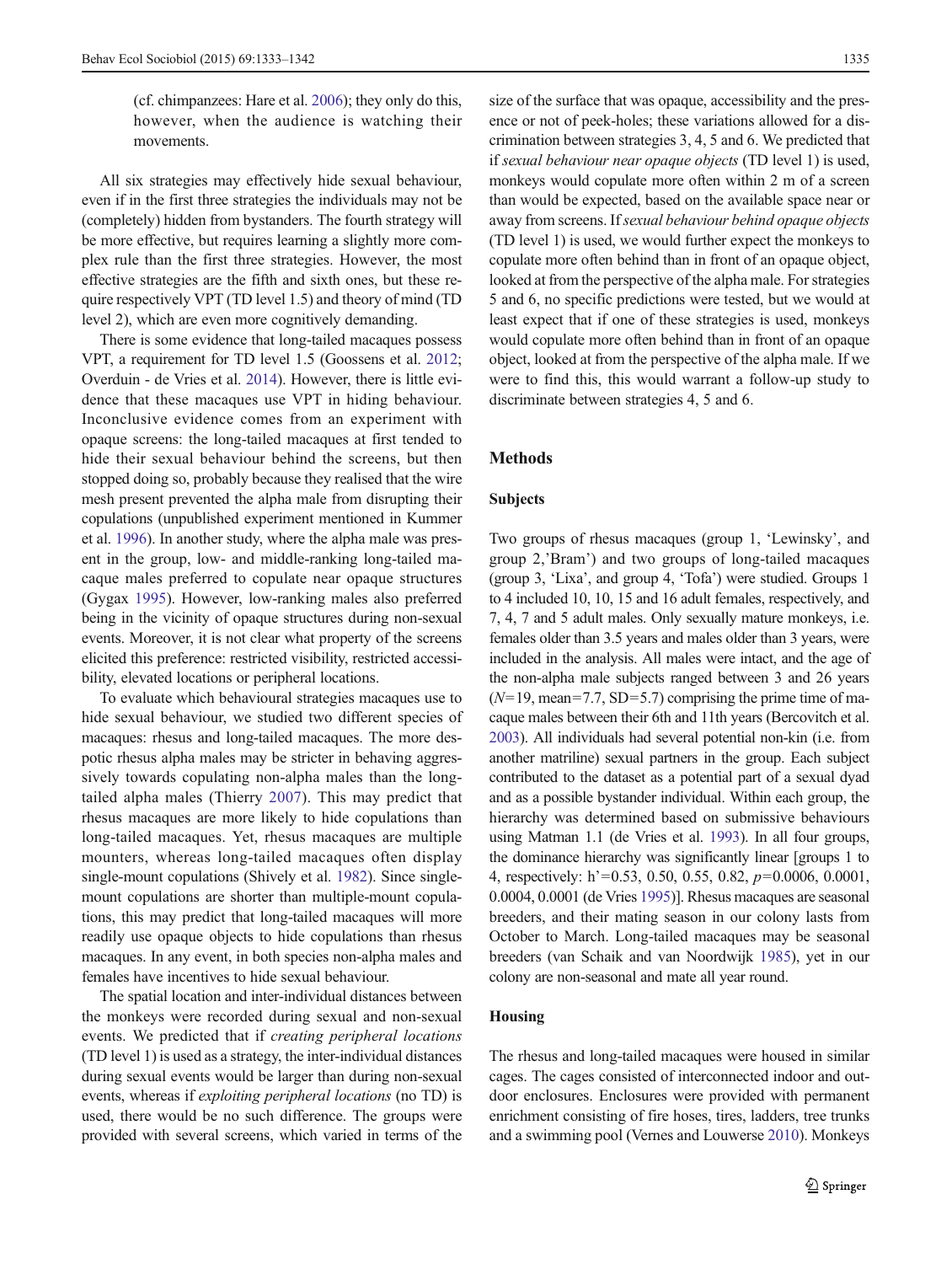<span id="page-3-0"></span>were only fed in the indoor enclosure, outside observation hours. However, water was available ad libitum in the outdoor enclosure.

During the observations, only the outdoor enclosures were available to the monkeys. The outdoor enclosures measured for groups 1 to 4: 260, 270, 218 and 502  $m^2$ , respectively, and were of approximate triangular shape (Fig. 1 in Overduin - de Vries et al. [2012,](#page-9-0) [2013\)](#page-9-0). Compared to groups 1, 2 and 3, group 4 had access to a double-sized outside enclosure (i.e. group 4 used two connected outdoor enclosures).

# **Observations**

The groups were observed by five different observers (because of its larger outdoor area, group 4 was observed by two observers simultaneously). The groups were observed over different periods: group 1, 25-11-2008 to 17-02-2009; group 2, 25-11-2008 to 24-02-2009; group 3, 02-02-2010 to 01-04-2010; and group 4, 18-02-2011 to 15-04-2011. The inter-observer reliability of the general scan-taking was checked during a 2-h simultaneous observation of group 4 by two observers. To this end, general proximity scans were made every 5 min. When the exact poles for all subjects in 24 scans of the two observers were compared, the agreement was marginal (kappa=0.64, index of concordance=0.66). However, if scoring two adjacent poles is counted as an agreement (which corrects for situations where an individual is sitting equidistantly between two poles, or moves from one pole to another during scoring), the agreement was amply

sufficient (index of concordance=0.82). Sexual behaviours were recorded ad libitum. For long-tailed macaques, which have only single-mount copulations, copulations were scored if they involved three or more thrusts. For rhesus macaques, which have multiple-mount copulations, only the first mount within a mount series was used for analysis. The remainder of the sexual behaviours (sexual present, taillift, waistgrasp and mount) were, for both species, in conformity with the ethogram of our previous studies (Overduin - de Vries et al. [2012,](#page-9-0) [2013](#page-9-0)). One or two observation sessions of typically 2 h each, and only occasionally 1 h (mean=2.0, SD=0.06), were conducted per day, resulting in respectively 160, 192, 142 and 73 h of ad libitum sampling for the four study groups.

# Screens providing hiding locations

We provided screens on a temporary basis and at different locations, so the animals could not use operant conditioning to copulate at a particular spot but had to be flexible when using the screens. The screens were provided to the monkeys just before the start of the first observation session of a given day. Each screen remained at a particular location for 24 h, except when mentioned otherwise. All groups had access to two screens at the same time, precluding the simultaneous monitoring of both sides of both screens by a single bystander monkey, while the screens were oriented along the line of sight of the human observer. The two screens were semirandomly alternated between six possible locations.



Fig. 1 The mean distance of each adult individual from the alpha male during sexual behaviour (black dots) and baseline (open dots), for rhesus macaque a males and b females, and long-tailed macaque c males and d females. Each panel includes two groups; groups are separated by an open

slot; single letter codes for individuals are provided, with capital letters for groups 1  $(a, b)$  and 3  $(c, d)$ , and *lowercase letters* for groups 2  $(a, b)$ and 4 (c, d). Individuals are ordered from high (*left*) to low (*right*) dominance rank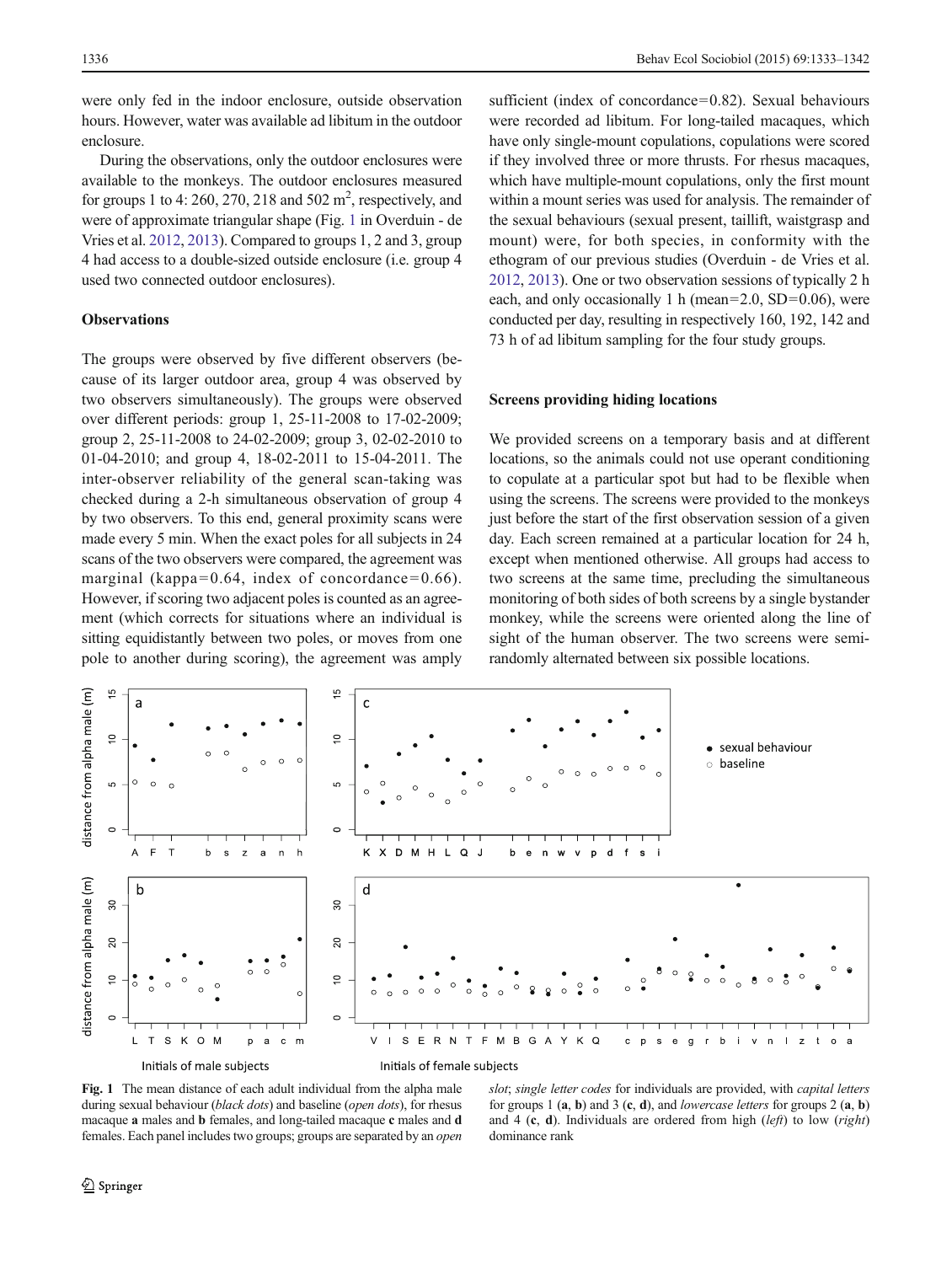Within the rhesus macaque groups, four different types of screens were created: (a) fully opaque, (b) transparent bottom, opaque top, (c) opaque bottom, transparent top, and (d) fully transparent. The dimensions of the screens (width $\times$ height) were  $1.2 \times 1.3$  m. During each day, two different screens were simultaneously available to the monkeys. These screens were used during 42 observation days in group 1 and for 21 observation days in group 2. The screens in group 2 were replaced by two equal, fully opaque wooden screens measuring  $2.8 \times 1.13$  m for further 31 observation days. These larger screens in group 2 were not removed after 24 h but remained in the group permanently.

Since the rhesus macaques hardly ever used the screens, we simplified the set-up of the experiment for the long-tailed macaque study and used only the screen type we presumed to be most effective. In group 3, two equal, fully opaque screens, measuring  $3.0 \times 0.8$  m, were hung from the ceiling. Each of the screens was equipped with a sitting beam on each side of the screen. In addition, several equally elevated beams were provided without screens. This way, a possible preference for the screens would not be caused by a preference for elevated beams.

Since the fully opaque screens in group 3 were hardly used, we adjusted the set-up for the possibility that the macaques required a larger enclosure to show hiding behaviour and/or preferred another screen type that allowed monitoring of the audience while hiding. For group 4, one of the screens was similar to those used in group 3, but we added one peek-hole screen. This peek-hole screen measured  $3.0 \times 0.8$  m and had 51 holes of 5-cm diameter. Both screen types were simultaneously available to the monkeys.

#### Recording locations

To calculate inter-individual distances, we took scans under two different conditions: (1) 'baseline behaviour', in which the location of all animals during non-sexual behaviour is measured, and (2) 'sexual behaviour', in which the location of the animals involved in sexual behaviour, and the location of the alpha male are measured. The effect of the alpha male is expected to be strongest, since reported disruptions almost exclusively involve higher ranking individuals affecting lower ranking ones (Chapais [1983;](#page-8-0) Manson [1996\)](#page-9-0). Moreover, in previous studies, we found that the alpha male has the strongest audience effect on its group members' sexual behaviour (Overduin - de Vries et al. [2012](#page-9-0), [2013](#page-9-0)). Therefore, the method used in the rhesus macaque study only determined the location of the alpha male in relation to the copulating couple. However, since we found audience effects of other individuals in our previous study, we decided to adjust the method in the subsequent long-tailed macaque observations, so that the location of all sexually mature group members could be determined under both conditions.

Baseline scans were taken at the start and end of each observation session for rhesus macaques, and every half hour for long-tailed macaques. All rhesus macaque scans consisted of individual locations indicated on a scaled map. All longtailed macaque scans were taken by noting down for each individual the nearest pole of the enclosure. Each cage contained 0.22 vertical poles/m<sup>2</sup>. In addition, a monkey was noted as hiding near a screen if it was a rhesus macaque within 1 m from the screen or if it was a long-tailed macaque positioned on one of the beams attached to the elevated screen.

# Analysis

The strength of the effect of a particular bystander on the positioning of its group members' sexual behaviour was calculated by taking the mean difference between baseline and sexual behaviour in distance from a particular bystander. This mean difference was taken as the dependent variable in a general linear model (GLM), and corrected for repeated measures from the same individuals, by incorporating male and female identity as random factors in the model. The estimated marginal mean resulting from the general linear model is hereinafter termed the 'audience effect strength'.

For long-tailed macaques, we matched group cohesion between sexual and baseline behaviour (this was impossible for rhesus macaques, because we did not have data on group cohesion during sexual behaviour for this species). For each sexual behaviour scan, the mean inter-individual distance (MID) of the individuals that were not involved in sexual behaviour was calculated. For each sexual scan, a baseline scan was selected which had the nearest MID value. Subsequently, the distance of the copulating couple in the sexual scan and the selected baseline scan were compared. A single baseline scan was included in the analysis one to four times, but baseline scans were only repetitively included if both individuals involved in sexual behaviour in the matched sexual scans differed. Hence, each comparison of distance between sexual and baseline scan is unique.

Most tests were conducted using the software package 'R' version 2.10. The GLM analyses were executed using SPSS version 20. All statistical tests were two-tailed with  $\alpha$  set at 0.05.

## Results

# The use of screens

We recorded 665, 80, 91 and 129 sexual interactions in groups 1, 2, 3 and 4, respectively, involving non-alpha males with females. In group 2, 25 of these interactions were observed when we had placed a permanent large screen. Individuals seldom copulated near any kind of screen (3 out of 745 for rhesus and 11 out of 220 for long-tailed macaques). Altogether, sexual interactions near screens did not occur significantly more often on the hidden side (6) than on the side visible to the alpha male (8) (lumping all data: binomial test: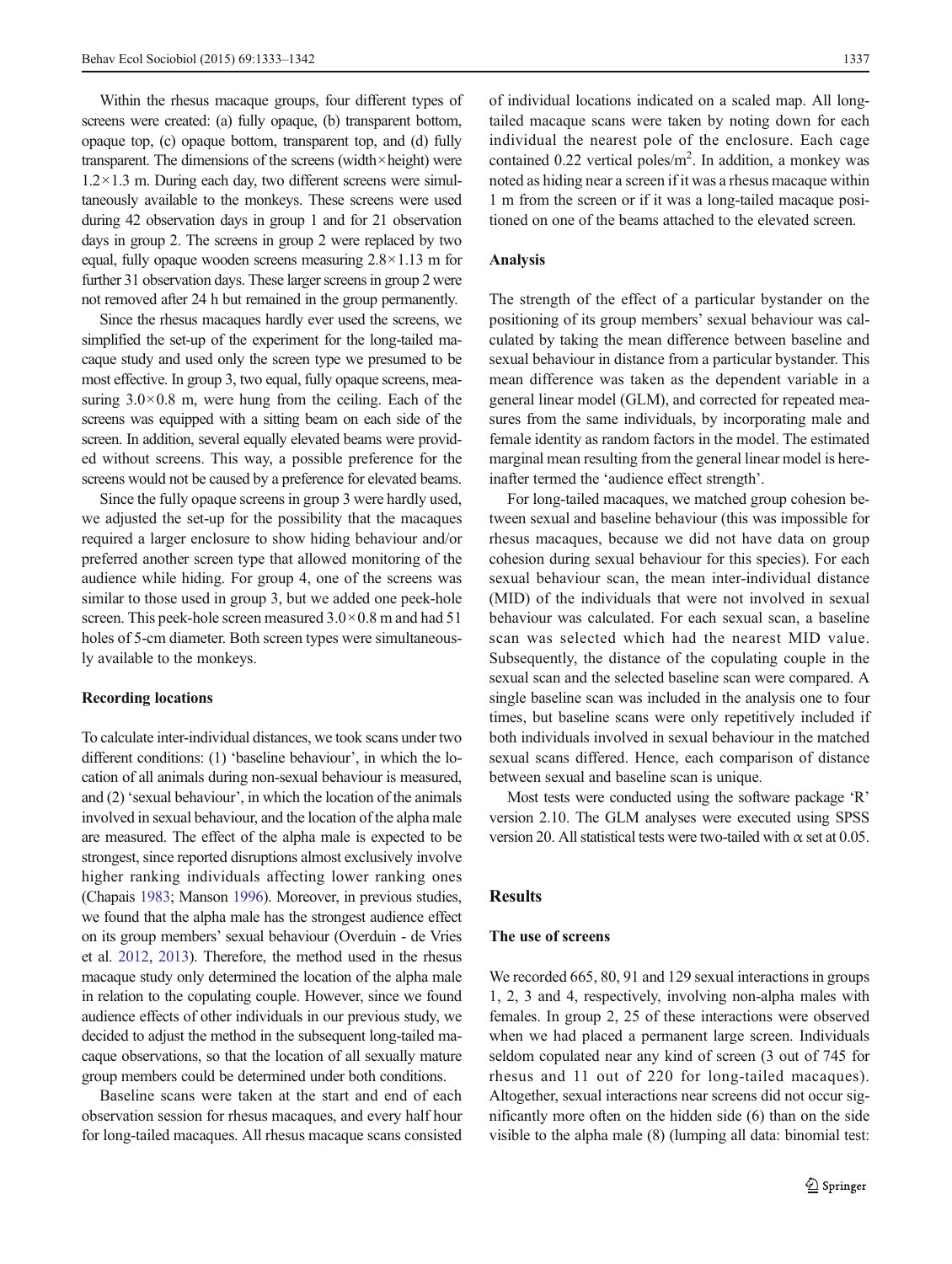$P=0.79$ ). Placing the extra large screen permanently in the group for 1 month (group 2) yielded one sexual interaction near the screen out of the 25 total sexual interactions in this period. The number of sexual interactions near screens was too low to conduct subsequent analysis on screen-type preferences.

## **Distance**

#### Rhesus macaques

Male rhesus macaques were positioned at significantly larger baseline distances from the alpha male than females (Kolmogorov-Smirnov test:  $D=0.56$ ,  $N_1=9$ ,  $N_2=20$ ,  $P<0.05$ ). During sexual behaviour, females were at significantly larger distances from the alpha male than baseline (Wilcoxon signed-ranks test:  $V=2$ ,  $N=18$ ,  $P<0.0001$ , Fig. [1b](#page-3-0)). Likewise, males were at significantly larger distances from the alpha male during sexual behaviour than baseline (Wilcoxon signed-ranks test:  $V=0$ ,  $N=9$ ,  $P<0.005$ , Fig. [1a](#page-3-0)).

## Long-tailed macaques

Male long-tailed macaques had larger baseline distances from the alpha male than females (Kolmogorov-Smirnov:  $D=0.73$ ,  $N_1=6$ ,  $N_2=15$ ,  $P<0.01$ ). Without the correction for group cohesiveness (hence with a similar analysis as the rhesus macaques), both males (Wilcoxon signed-ranks test:  $V=6$ ,  $N=10$ , P<0.05, Fig. [1c\)](#page-3-0) and females (Wilcoxon signed-ranks test:  $V=22$ ,  $N=30$ ,  $P<0.0001$ , Fig. [1d](#page-3-0)) were farther away from the alpha male during sexual than during non-sexual behaviour. Similarly, after correcting for group cohesiveness, both females (GLMM: constant=5.22,  $N=30$ ,  $T=7.80$ ,  $P<0.0001$ ) and males (GLMM: constant=2.27,  $N=10$ ,  $T=3.38$ ,  $P<0.001$ ) were farther away from the alpha male during sexual than during non-sexual behaviour.

The audience effect strength of a (female or non-alpha male) bystander on the locations of females during sexual behaviour in group 3 was significantly dependent on the bystander's rank, but not on the bystander's baseline distance from the alpha male (Table 1). In group 4, the audience effect strength of a (female or non-alpha male) bystander on the locations of females during sexual behaviour was significantly dependent on the bystander's general distance from to the alpha male, but not on the bystander's dominance rank (Table 1).

# Discussion

Sneaky mating has been documented in rhesus and long-tailed macaques (Ruiz de Elvira and Herndon [1986;](#page-9-0) Overduin - de Vries et al. [2012,](#page-9-0) [2013\)](#page-9-0), and in our study, we investigated

Table 1 Factors influencing the audience effect strengths of non-alpha individuals in long-tailed macaque groups 3 and 4

| Group | Parameter          | Estimate | Std. error | $\tau$  | $P$ value  |
|-------|--------------------|----------|------------|---------|------------|
| 3     | Intercept          | 6.71     | 1.75       | 3.83    | $0.0013*$  |
|       | Proximity to alpha | $-0.18$  | 0.15       | $-1.23$ | 0.23       |
|       | Dominance rank     | $-0.2$   | 0.05       | $-3.69$ | $0.0018*$  |
|       | Intercept          | 5.91     | 1.5        | 3.94    | $0.00096*$ |
|       | Proximity to alpha | $-0.64$  | 0.21       | $-3.08$ | $0.01*$    |
|       | Dominance rank     | 0.01     | 0.03       | 0.4     | 0.69       |

The audience effect strength of non-alpha individuals was explained by the individual's proximity to the alpha male and dominance rank. Statistics of a general linear model are provided with the audience effect strength of a particular individual on female distances as the dependent variable, and baseline proximity to the alpha male and dominance rank as predicting factors. P values smaller than alpha= $0.05$  are marked (\*)

which cognitive mechanisms may underlie these behaviours. We found that none of the macaques in the four observed groups systematically used opaque objects to hide sexual behaviour. Instead, both macaque species and both sexes distanced themselves from the alpha male, indicating that they created peripheral positions and employed TD level 1 for sneaky mating.

## Hiding of sexual behaviour

In contrast with earlier research (Gygax [1995\)](#page-8-0), non-alpha males and females in none of the four observed groups systematically used opaque objects to hide sexual behaviour. Even when the screens were fully opaque, relatively large and permanent (group 2, 31 days), the monkeys rarely showed sexual activity near screens; moreover, this rare activity occurred with equal frequency on the visible and on the invisible side of the screen from the perspective of the alpha male. These results may be due to the high risk of discovery of monkeys hidden behind a screen when there is limited space. However, our results were similar in the group that had a double-sized enclosure (group 4 vs group 3) and therefore ample space. Alternatively, certain characteristics of our screens, however, may not have been optimal for the monkeys. The lack of sexual behaviour near screens did not reflect a fear of these relatively novel objects, since the monkeys used the screens to sit on and played around them. Moreover, a long period with permanent screens, allowing for habituation, did not result in the monkeys' using them to hide sexual behaviour. Therefore, the most plausible explanation for our results is that macaques do not make use of (semi-)opaque objects to hide their sexual behaviour. This contradicts earlier results (Gygax [1995](#page-8-0)), but in that study, macaques may have used opaque objects for reasons other than restricting visibility, such as restricting accessibility, or because of their elevated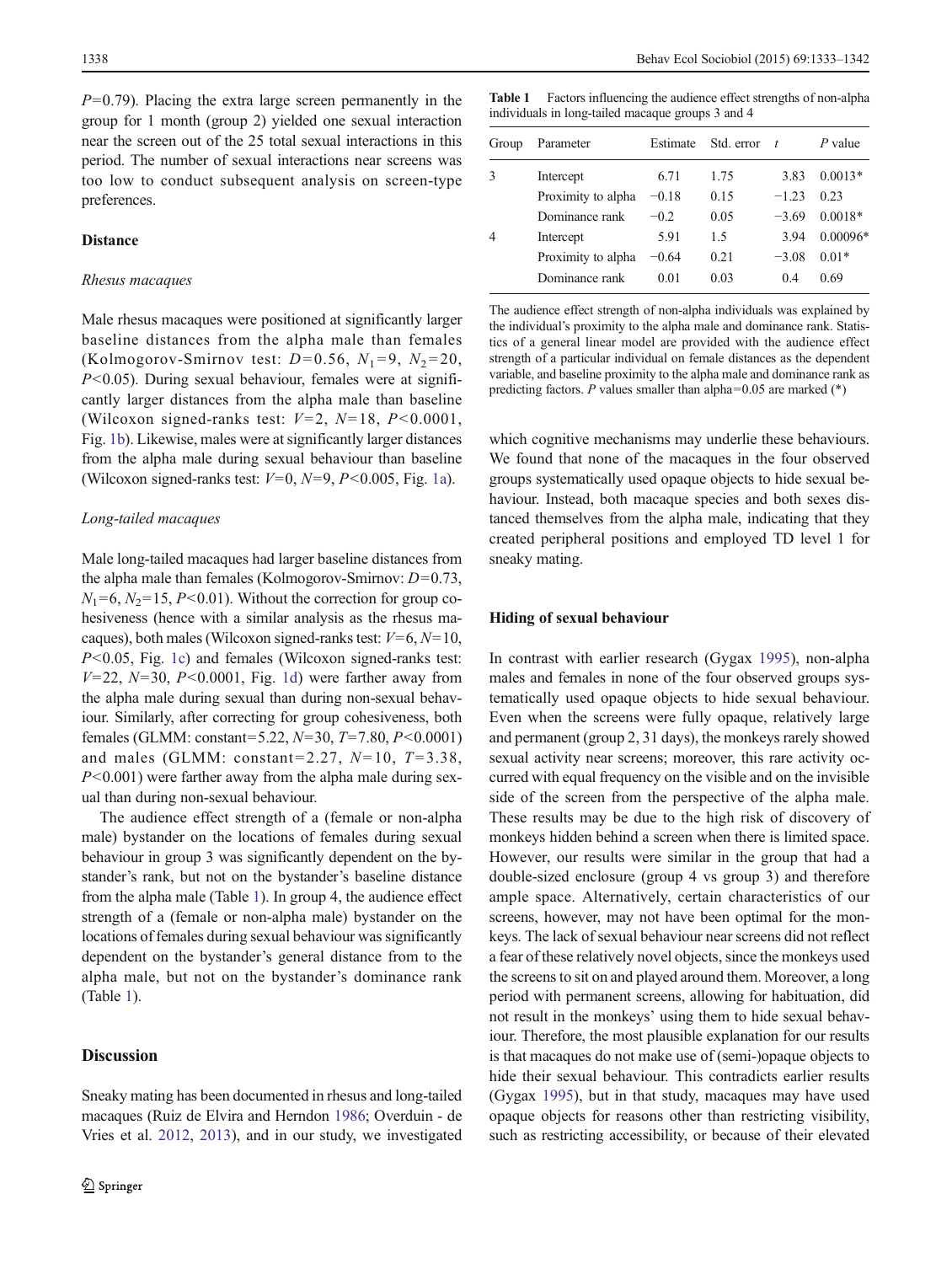or peripheral locations, which were avoided in our study's setup. Our results therefore eliminate strategies 3 to 6.

There is evidence however for the use of another strategy, creating peripheral locations (strategy 2), by both males and females. Non-alpha males of both rhesus and long-tailed macaque groups occupied more distant locations from the alpha male during non-sexual behaviour compared to females. This is consistent with a peripheral positioning of non-alpha males in wild macaque groups (Drickamer [1974](#page-8-0); Berard et al. [1994](#page-8-0); Hayakawa [2007](#page-8-0); Inoue and Takenaka [2008](#page-9-0); Dubuc et al. [2011](#page-8-0)). A peripheral location of non-alpha males may result in sneaky mating when females willing to copulate approach these males (no TD, strategy 1), as reported in rhesus and Japanese (Macaca fuscata) macaques (Berard et al. [1994](#page-8-0); Hayakawa [2007\)](#page-8-0). In this way, no active separation by the non-alpha male and female from bystanders is necessary for sneak copulations. However, in our study, not only females but also non-alpha male macaques had a larger distance from the alpha male during sexual behaviour than baseline. Therefore, sneaky mating in both rhesus and long-tailed macaques was consistent with strategy 2: creating distant locations. This was found in the general analyses (cf. le Roux et al. [2013\)](#page-9-0) and when correcting for activity levels. Evidently, if females seek sexual behaviour with non-alpha males at the periphery of the group, both the female and non-alpha male move away even farther from the alpha male before they engage in the behaviour. Creating peripheral locations was found in both macaque species and both sexes, irrespective of their differences in despotism (Thierry [2007](#page-9-0)) and mounting behaviour (multiple vs single mounters: Shively et al. [1982\)](#page-9-0) and the potential difference in motivation between males (Wilson [1981\)](#page-9-0) and females (Ruiz de Elvira and Herndon [1986](#page-9-0); Manson [1996\)](#page-9-0). This is consistent with earlier research showing that both species and sexes more often initiate sexual behaviour at locations hidden from the alpha male (Overduin de Vries et al. [2012](#page-9-0), [2013\)](#page-9-0) and expose themselves to the risk of aggression if discovered (rhesus macaques: Wilson [1981](#page-9-0); Ruiz de Elvira and Herndon [1986](#page-9-0); Manson [1996\)](#page-9-0). Therefore, sneaky mating in both rhesus and long-tailed macaques results from active distancing from the alpha male (strategy 2: creating peripheral locations), consistent with TD level 1. In other species, the inhibition of copulation calls (geladas: le Roux et al. [2013](#page-9-0)), the uttering of alarm calls to maintain proximity (topi antelopes, Damaliscuslunatus: Bro-Jørgensen and Pangle [2010\)](#page-8-0), and differential body coloration, with a sexual colour on the side of the female and a neutral colour on the side of the male (mourning cuttlefish, Sepia plangon: Brown et al. [2012](#page-8-0)), may represent tactical deception as a sexual strategy. While these strategies may be specific to these taxa or species, creating peripheral locations has general applicability and may be found in many species.

In long-tailed macaques, peripheral locations were also sought in response to non-alpha males. This depended on two different variables: on the bystander's proximity to the alpha male (group 4), suggesting that the effects of nonalpha males were an epiphenomenon of the alpha male's effect, and on the bystander's dominance rank (group 3), indicating that, besides the alpha male, other high-ranking individuals affect the location of sexual behaviour of group members. The latter finding is consistent with audience effects from non-alpha individuals found in rhesus macaques (Overduin - de Vries et al. [2012](#page-9-0)) and long-tailed macaques (Overduin - de Vries et al. [2013](#page-9-0)), and with disruptions of copulations by non-alpha macaques that outrank one of the copulating partners (Niemeyer and Anderson [1983](#page-9-0); Niemeyer and Chamove [1983;](#page-9-0) Manson [1996](#page-9-0)).

Sneaky mating does not necessarily involve hiding. By making use of a compartment outside the view of dominant males in rhesus and long-tailed macaques (Overduin - de Vries et al. [2012](#page-9-0), [2013](#page-9-0)), sneaky mating may be achieved using the tactic of creating peripheral locations. Also, sneaky mating in free-ranging and wild populations, attributed to hiding behind opaque objects (Berard et al. [1994;](#page-8-0) Hayakawa [2007\)](#page-8-0), may result from creating peripheral locations rather than specifically selecting concealing objects. In the wild, the vegetation or the landscape may provide multiple opaque objects. Increasing distance can make copulations less conspicuous since the probability is greater that opaque objects will block the view of the alpha male. Indeed, rhesus macaques at Cayo Santiago show sneaky mating in the periphery of the group (Berard et al. [1994](#page-8-0)). Therefore, copulating behind a subterfuge or down the cliff (Berard et al. [1994\)](#page-8-0) may be achieved by simply increasing distance. Moreover, a relatively small increase in distance may be enough to guarantee sexual opportunities, as shown in wild geladas (le Roux et al. [2013](#page-9-0)). This is similar to the additional distance of about 5 m in our study (Fig. [1\)](#page-3-0). Altogether, creating peripheral locations (TD level 1) may be effective in improving sexual opportunities by decreasing salience and also by increasing the chance objects will obscure the view of more dominant competitors.

## Tactical deception

Our results indicate that sneaky mating in macaques results from TD level 1. No evidence for TD level 1.5 or higher was found, because neither rhesus nor long-tailed macaques systematically hid sexual behaviour behind one of the provided screens. Therefore, they did not show an understanding of the visual perspectives of others (VPT). This contrasts with our study on long-tailed macaques that showed VPT in a paradigm involving food competition (Overduin - de Vries et al. [2014\)](#page-9-0). There are three possible explanations for this discrepancy: (1) lack of motivation, (2) passive withholding or active manipulating of information and (3) complexity of the social situation.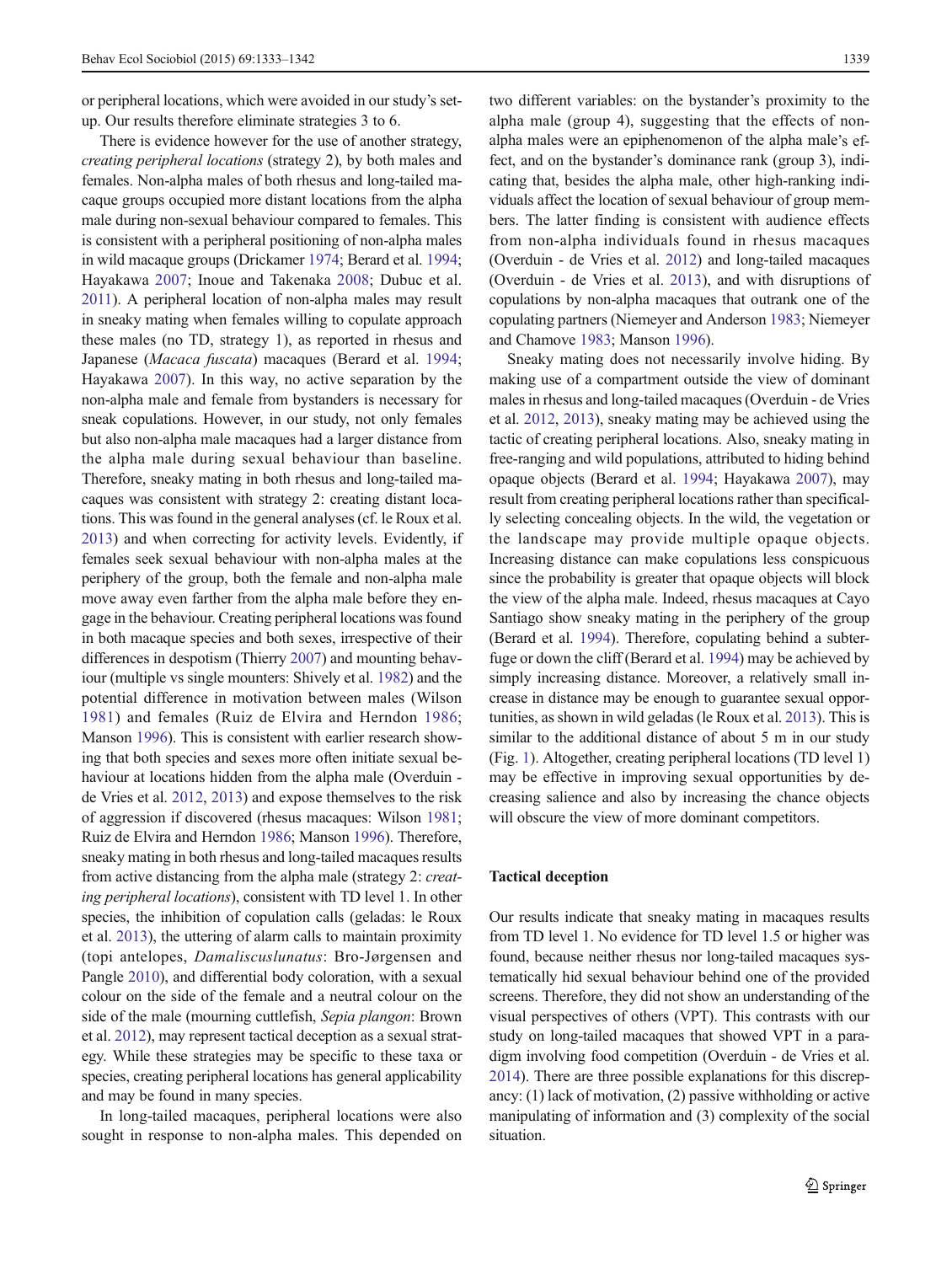First, the risk of receiving aggressive punishment in the sexual context may be lower than in the food context. Aggressive harassment of unconcealed sexual behaviour was seldom observed in this study (unpublished data). Other macaque studies report sexual harassment more consistently (Wilson [1981;](#page-9-0) Niemeyer and Anderson [1983\)](#page-9-0), yet aggression during these harassing interruptions is rare (Wilson [1981](#page-9-0)). Despite the absence of aggressive harassment, less severe harassment or disruption by the mere presence of individuals, which is more difficult to observe, may occur more frequently within this and other studies, and may be the motive for concealing sexual behaviour. Besides, in our previous studies involving visually separated compartments, the alpha male reacted aggressively to copulating couples within his view (i.e. in the same compartment) in half of the cases for rhesus macaques (Overduin - de Vries et al. [2012](#page-9-0)), and a quarter of the cases for long-tailed macaques (Overduin - de Vries et al. [2013](#page-9-0)). The percentage of aggressive sexual harassment is equally high when compared to the food context: the percentage of aggression in response to unconcealed snatching of food [52 % of unconcealed attempts received aggression (Overduin - de Vries et al. [2014](#page-9-0))]. Altogether, the motivation to use these cognitively demanding strategies may be similar in the food and in the sexual context and cannot explain the lack of evidence for TD level 1.5.

Second, using the provided screens for hiding sexual behaviour may require TD level 1 (strategies 3 and 4), level 1.5 (strategy 5) or level 2 (strategy 6). What level of TD is employed depends on how the actors withhold information from the bystander: passively withholding or actively manipulating information.

When passively withholding information, an individual refrains from particular acts in the presence of the bystander. This has been found in several monkey and ape species (e.g. mangabeys, Cercocebus torquatus: Coussikorbel [1994;](#page-8-0) chimpanzees: Menzel [1974](#page-9-0)). Similarly, passive withholding of information may explain how both rhesus and long-tailed macaques refrain from sexual behaviour in the presence of dominant individuals (Overduin - de Vries et al. [2012,](#page-9-0) [2013](#page-9-0)). Refraining from certain behaviour may only require knowledge that performing the act may lead to aggression or to a resource loss, and not reflect an understanding of VPT. Similarly, hiding behind screens does not necessarily require VPT. Monkeys may learn by operant conditioning to passively refrain from sexual behaviour when away from the screens (strategies 3 and 4). However, the number of sessions we administered might not have been enough to allow monkeys to learn by operant conditioning that the screens prevent punishment.

Actively manipulating information at TD level 1.5 may occur when an animal coincidentally ends up behind a screen, notices that it is hidden, and subsequently learns to actively go to the screen for sexual activity. The initial chance of coincidental hiding may have been too low in our study. To increase the frequency of ending up behind a screen, an animal may purposefully go to the screen with the goal of hiding sexual behaviour, i.e. TD level 2. However, this requires more complicated cognitive skills. The animal has to be able to imagine itself in a situation that does not exist at that time, that is, be capable of so-called 'self-projection' (Buckner and Carroll [2007](#page-8-0)). Therefore, active manipulating requires a TD 2 level and is almost impossible for animals only using TD at level 1.5. Indeed, the capacity has never been tested in monkeys and even apes are not capable of understanding imagined situations (Call and Tomasello [1999](#page-8-0)). Therefore, the absence of the use of screens may be explained by an absence of the required cognitive skills.

Third, VPT may only be used in socially less complex situations, such as food competition, that only involve one concealing individual, but not in more complex situations, like sneaky mating, that require the concealment of behaviour by two individuals simultaneously. This explanation counters the social intelligence hypothesis (Humphrey [1976\)](#page-9-0), which predicts that socially complex situations drive the evolution of cognitive capacities. This hypothesis predicts that when VPT is evolved to cope with cognitively complex situations, such as sneaky mating, it should be used in socially complex situations and may also be used in a relatively simple social context (food competition). However, our study found the opposite. If this interpretation is correct, our results challenge the social intelligence hypothesis.

In summary, our results indicate that sneaky mating by rhesus and long-tailed macaques is not accomplished by seeking locations near or behind opaque objects (strategies 3–6). Instead, both non-alpha males and females actively increase their distance from the alpha male before engaging in sexual behaviour (strategy 2). The inhibiting effect of bystanders was strongest for the alpha male, and dominance-dependent sexual competition appears to be an important factor in the sexual dynamics of macaques. The mechanism used to conceal sexual behaviour involved TD level 1 and not TD level 1.5. This indicates that a reduction of sexual competition is not necessarily accomplished by high cognitive mechanisms like VPT. Our results show that sneaky mating in macaques probably results from operant conditioning to increase the distance from bystanders during sexual interactions. Therefore, TD level 1 leading to sneaky mating can be adopted by any species that is able to flexibly apply operant conditioning and wherever hiding copulations results in benefits for the agent.

Acknowledgments We thank A. Arnolds, N. Stolk, C. Olesen, M. Ouwendijk and M. Després-Einspenner for their contributions to data collection and the BPRC animal caretakers for their care for the monkeys and their unrelenting help in repositioning the (heavy) screens. We also thank two anonymous reviewers for their constructive comments on an earlier version of this manuscript.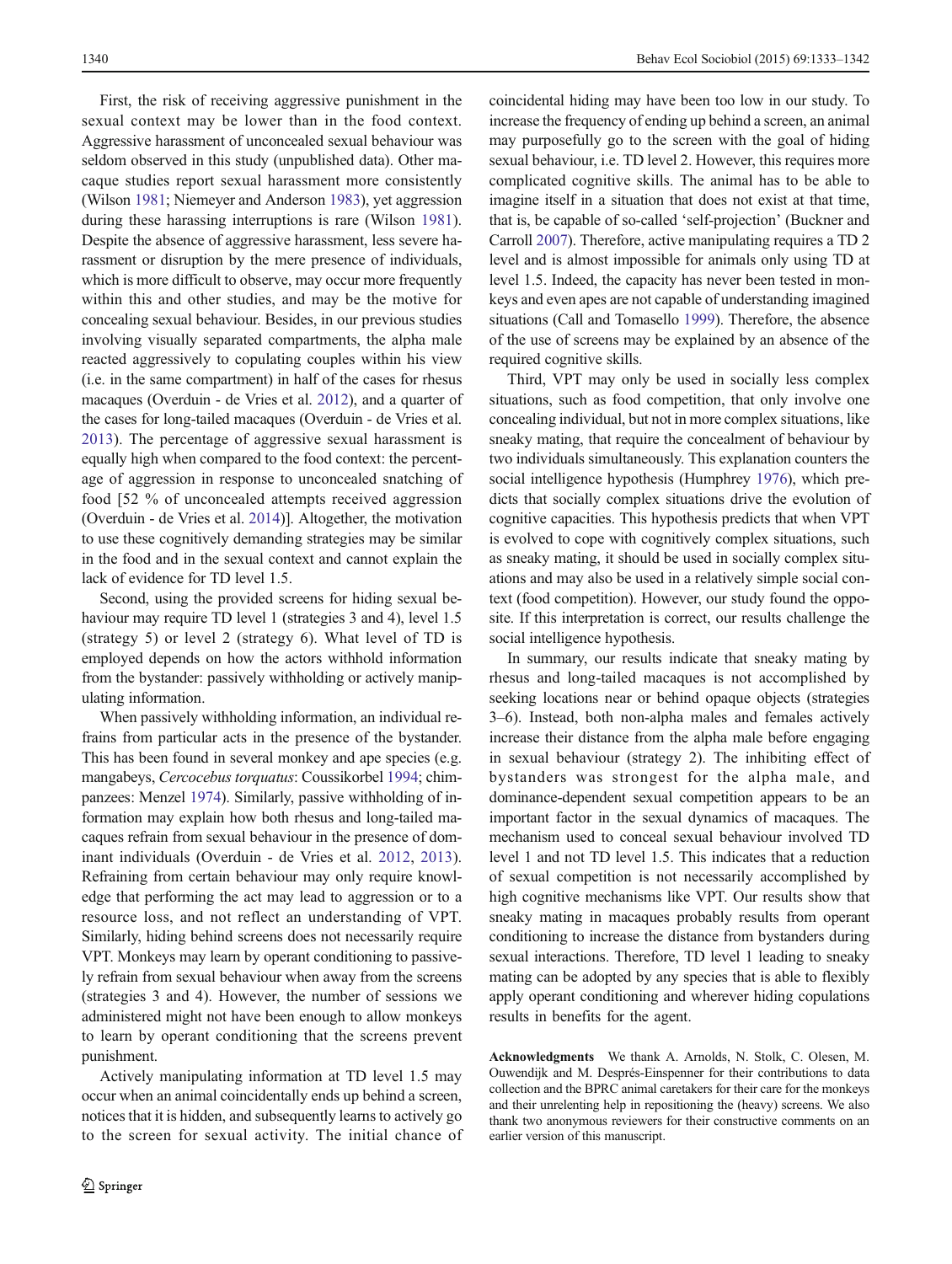#### <span id="page-8-0"></span>Compliance with ethical standards

Funding This research was funded by the Biomedical Primate Research Centre. EHMS was funded by a VIDI grant (grant number 864.05.009) from the Netherlands Organisation for Scientific Research (NWO).

Conflict of interest The authors declare that they have no conflict of interest. All applicable international, national, and/or institutional guidelines for the care and use of animals were followed. All procedures performed in studies involving animals were in accordance with the ethical standards of the institution or practice at which the studies were conducted.

Informed consent Informed consent was obtained from all individual participants included in the study.

Open Access This article is distributed under the terms of the Creative Commons Attribution 4.0 International License (http:// creativecommons.org/licenses/by/4.0/), which permits unrestricted use, distribution, and reproduction in any medium, provided you give appropriate credit to the original author(s) and the source, provide a link to the Creative Commons license, and indicate if changes were made.

#### **References**

- Alfaro JWL (2005) Male mating strategies and reproductive constraints in a group of wild tufted capuchin monkeys (Cebus paella nigritus). Am J Primatol 67:313–328
- Altmann SA (1962) A field study of the sociobiology of rhesus monkeys, Macaca mulatta. Ann NY Acad Sci 102:338–435
- Amici F, Aureli F, Call J (2008) Fission-fusion dynamics, behavioral flexibility, and inhibitory control in primates. Curr Biol 18:1415– 1419
- Amici F, Call J, Aureli F (2009) Variation in withholding of information in three monkey species. Proc R Soc Lond B276(1671):3311–3318
- Berard JD, Nurnberg P, Epplen JT, Schmidtke J (1994) Alternative reproductive tactics and reproductive success in male rhesus macaques. Behaviour 129:177–201
- Bercovitch FB, Widdig A, Trefilov A, Kessler MJ, Berard JD, Schmidtke J, Nurnberg P, Krawczak M (2003) A longitudinal study of agespecific reproductive output and body condition among male rhesus macaques, Macaca mulatta. Naturwissenschaften 90:309–312
- Brockman DK (1999) Reproductive behavior of female Propithecus verreauxi atBeza Mahafaly, Madagascar. Int J Primatol 20:375–398
- Bro-Jørgensen J, Pangle WM (2010) Male topi antelopes alarm snort deceptively to retain females for mating. Am Nat 176:E33–E39
- Brown C, Martin P, Garwood MP, Williamson JE (2012) It pays to cheat: tactical deception in a cephalopod social signalling system. Biol Lett 8:729–732
- Bshary R (2002) Biting cleaner fish use altruism to deceive image-scoring client reef fish. Proc R Soc Lond B 269:2087–2093
- Buckner RL, Carroll DC (2007) Self-projection and the brain. Trends Cogn Sci 11:49–57
- Bugnyar T (2013) Social cognition in ravens. Comp Cogn Behav Rev 8:  $1 - 12$
- Bugnyar T, Heinrich B (2006) Pilfering ravens, Corvus corax, adjust their behaviour to social context and identity of competitors. Anim Cogn 9:369–376
- Byrne RW, Whiten A (1988) Machiavellian intelligence: social expertise and the evolution of intellect in monkeys, apes and humans. Oxford University Press, Oxford
- Byrne RW, Whiten A (1990) Tactical deception in primates: the 1990 database. Primate Rep 27:1–101
- Call J, Tomasello M (1999) A nonverbal false belief task: the performance of children and great apes. Child Dev 70:381–395
- Chapais B (1983) Reproductive activity in relation to male dominance and the likelihood of ovulation in rhesus monkeys. Behav Ecol Sociobiol 12:215–228
- Coussikorbel S (1994) Learning to outwit a competitor in mangabeys (Cercocebus torquatus torquatus). J Comp Psychol 108:164–171
- Cowlishaw G, Dunbar RIM (1991) Dominance rank and mating success in male primates. Anim Behav 41:1045–1056
- de Ruiter JR, Scheffrahn W, Trommelen GJM, Uiterlinden AG, Martin RD, van Hooff JARAM (1992) Male social rank and reproductive success in wild long-tailed macaques. In: Martin RD, Dixon AF, Wickings EJ (eds) Paternity in primates: genetic tests and theories. Karger, Basel, pp 175–191
- de Vries H (1995) An improved test of linearity in dominance hierarchies containing unknown or tied relationships. Anim Behav 50:1375– 1389
- de Vries H, Netto WJ, Hanegraaf PLH (1993) Matman—a program for the analysis of sociometric matrices and behavioral transition matrices. Behaviour 125:157–175
- Drickamer LC (1974) Social rank, observability, and sexual behavior of rhesus-monkeys (Macaca mulatta). J Reprod Fertil 37:117–120
- Dubuc C, Muniz L, Heistermann M, Engelhardt A, Widdig A (2011) Testing the priority-of-access model in a seasonally breeding primate species. Behav Ecol Sociobiol 65:1615–1627
- Dunbar RIM (1998) The social brain hypothesis. Evol Anthropol 6:178– 190
- Emery NJ, Clayton NS (2004) The mentality of crows: convergent evolution of intelligence in corvids and apes. Science 306:1903–1907
- Evers E, de Vries H, Spruijt BM, Sterck EHM (2011) Better safe than sorry—socio-spatial group structure emerges from individual variation in fleeing, avoidance or velocity in an agent-based model. PLoS ONE 6, e26189
- Evers E, de Vries H, Spruijt BM, Sterck EHM (2012) Look before you leap—individual variation in social vigilance shapes socio-spatial group properties in an agent-based model. Behav Ecol Sociobiol 66:931–945
- Fujita K, Kuroshima H, Masuda T (2002) Do tufted capuchin monkeys (Cebus apella) spontaneously deceive opponents? A preliminary analysis of an experimental food-competition contest between monkeys. Anim Cogn 5:19–25
- Genty E, Foltz J, Roeder JJ (2008) Can brown lemurs (Eulemur fulvus) learn to deceive a human competitor? Anim Cogn 11:255–266
- Goossens BMA, van den Berg LM, Reader SM, Sterck EHM (2012) An analysis of gaze following to a hidden location in long-tailed macaques (Macaca fascicularis). Behaviour 149:1319–1337
- Gygax L (1995) Hiding behaviour of long-tailed macaques (Macaca fascicularis): I. Theoretical background and data on mating. Ethology 101:10–24
- Hare B, Call J, Tomasello M (2006) Chimpanzees deceive a human competitor by hiding. Cognition 101:495–514
- Hayakawa S (2007) Female defensibility in small troops of Japanese macaques vis-à-visnontroopmales and copulation on the periphery of the troop. Int J Primatol 28:73–96
- Hemelrijk CK (1998) Spatial centrality of dominants without positional preference. In: Adami C, Belew RK, Kitano H, Taylor C (eds) Artificial Life VI: Proceedings of the Sixth International Conference on Artificial Life. MIT Press, Cambridge MA, pp 307–315
- Hemelrijk CK (2000) Towards the integration of social dominance and spatial structure. Anim Behav 59:1035–1048